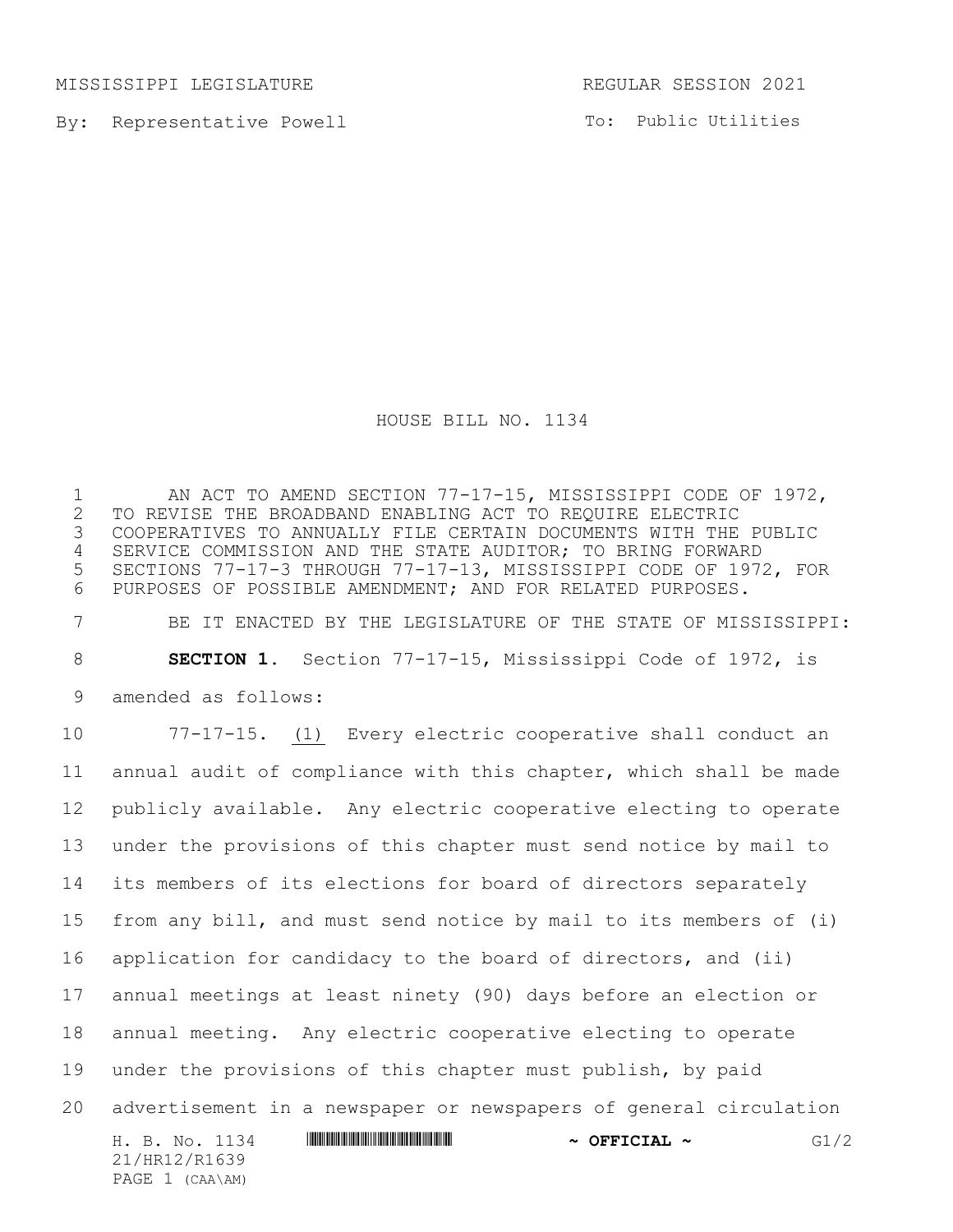in the electric cooperative's certificated area, results of its elections to each member. (2) Every electric cooperative shall annually file the following documents with the Public Service Commission and the State Auditor: (a) Audited financial records; (b) Form 990/tax return; (c) Filing of the rates and number of pole attachments that it charges broadband affiliates and any other entity that attaches to its poles; (d) Itemization of all investments, loans and guarantees of loans with rates and terms thereof; (e) Full disclosure of agreements and arrangements with affiliate and the terms thereof, including every transaction the cooperative enters into with the affiliate; and (f) A confidential feasibility study for broadband services made available to ratepayers. **SECTION 2.** Section 77-17-3, Mississippi Code of 1972, is brought forward as follows: 77-17-3. As used in this chapter, the following terms shall have the following meanings unless the context clearly indicates otherwise: (a) "Broadband affiliate" or "affiliate" means any entity that is (i) wholly or partially owned by an electric

| H. B. No. 1134  | $\sim$ OFFICIAL $\sim$ |
|-----------------|------------------------|
| 21/HR12/R1639   |                        |
| PAGE 2 (CAA\AM) |                        |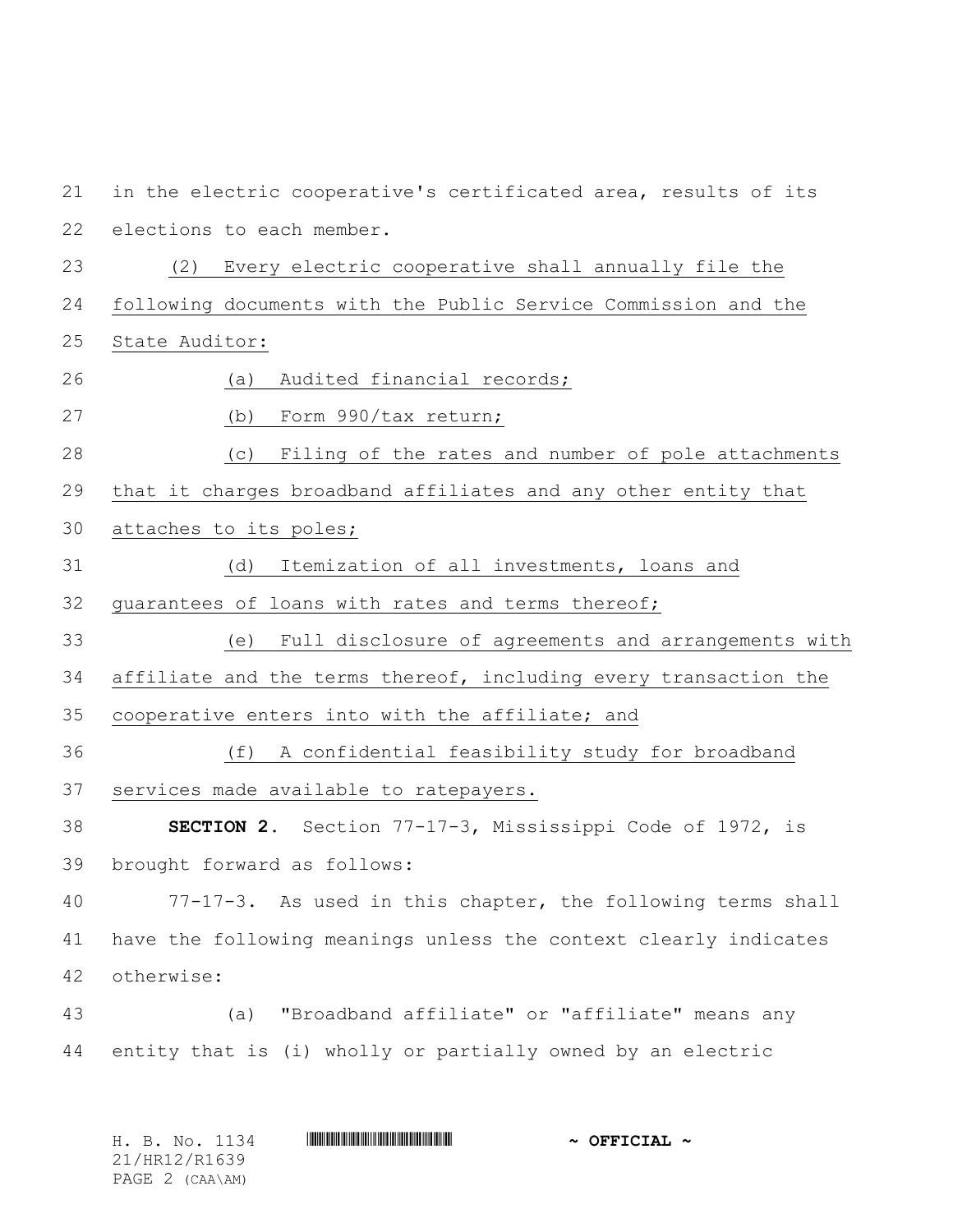cooperative, and (ii) formed to own or operate a broadband system or provide broadband services.

 (b) "Broadband service provider" means an entity that provides broadband services to others on a wholesale basis or to end-use customers on a retail basis.

 (c) "Broadband operator" means a broadband service provider that owns or operates a broadband system on an electric cooperative's electric delivery system with the electric cooperative's consent.

 (d) "Broadband services" means any service that consists of or includes the provision of or connectivity to a high-speed, high-capacity transmission medium that can carry signals from or to multiple sources and that either: (i) is used to provide access to the Internet, or (ii) provides computer processing, information storage, information content or protocol conversion, including any service applications or information service provided over such high-speed access service. As used herein, "broadband services" also includes video services, voice over Internet protocol services, any wireless services, and Internet protocol-enabled services.

 (e) "Broadband system" means the fiber, cables, materials, equipment and other facilities that are used or useful for the provision of broadband services.

 (f) "Electric delivery system" means the poles, lines, fiber, cables, broadband system, materials, equipment, easements

H. B. No. 1134 **HRING AND AND AND AND AND AND ADDRESS AND A OFFICIAL ~** 21/HR12/R1639 PAGE 3 (CAA\AM)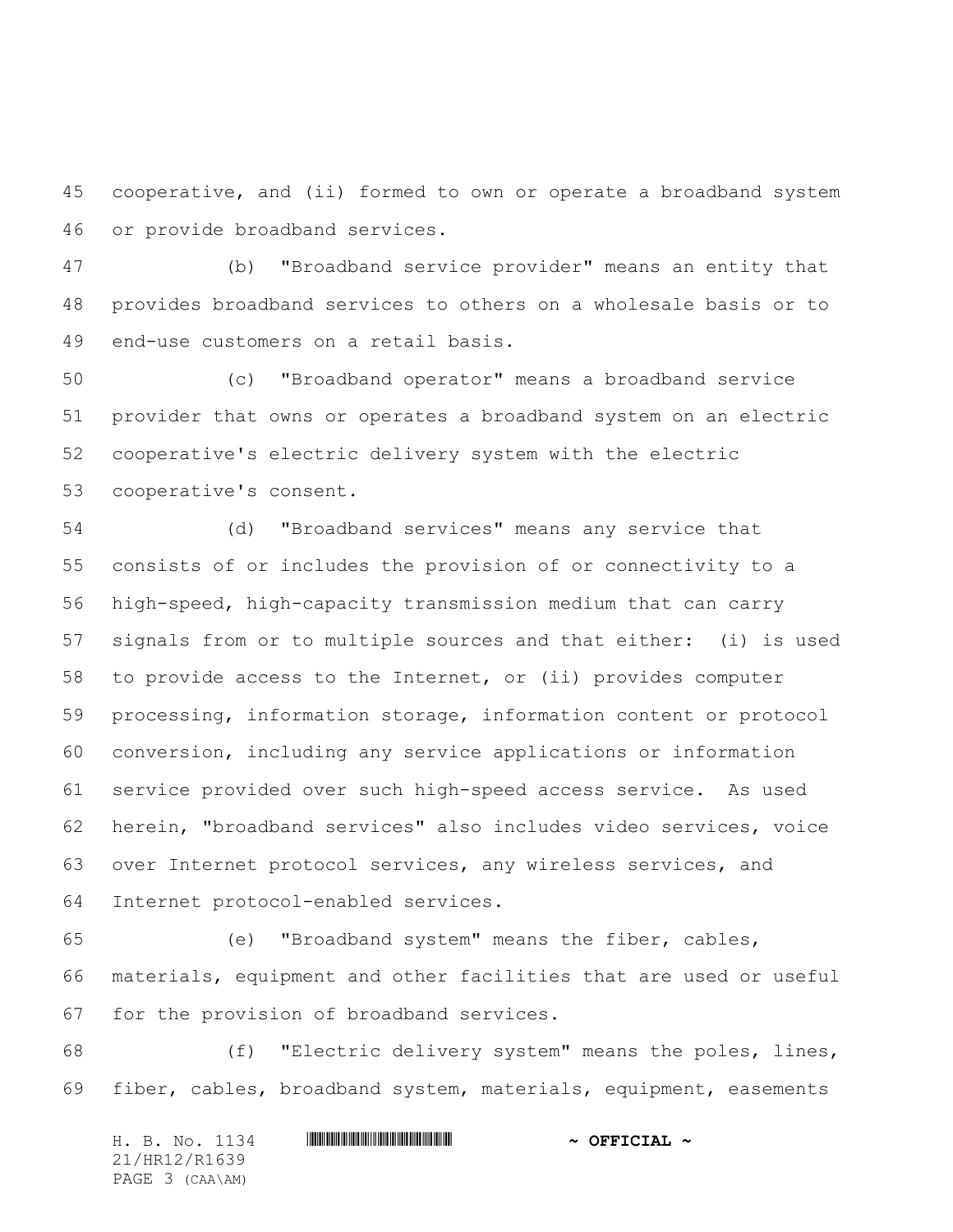and other facilities or properties used by an electric cooperative to deliver or facilitate the delivery, sale or use of electric energy.

 (g) "Electric cooperative" means an electric power association formed or operating under Sections 77-5-201, et seq.

 (h) "Internet protocol-enabled services" means any service, capability, functionality or application provided using Internet protocol, or any successor protocol, that enables an end user to send or receive a communication in Internet protocol format, or any successor format, regardless of whether the communications is voice, data or video.

 (i) "Landowner" includes any person or entity holding an interest in real property.

 (j) "Video services" means video programming services without regard to delivery technology, including Internet protocol technology ("Internet Protocol television or IPTV") and video programming provided as a part of a service that enables users to access content, information, email or other services offered over the public Internet. The term "video programming" means any programming generally considered comparable to programming provided by a television broadcast station or others.

 (k) "Voice over Internet protocol services" means any service that: (i) enables real-time, two-way voice communications that originate from or terminate to the user's location in 94 Internet protocol or any successor protocol; (ii) uses a broadband

H. B. No. 1134 **HRING AND AND AND AND AND AND ADDRESS AND A OFFICIAL ~** 21/HR12/R1639 PAGE 4 (CAA\AM)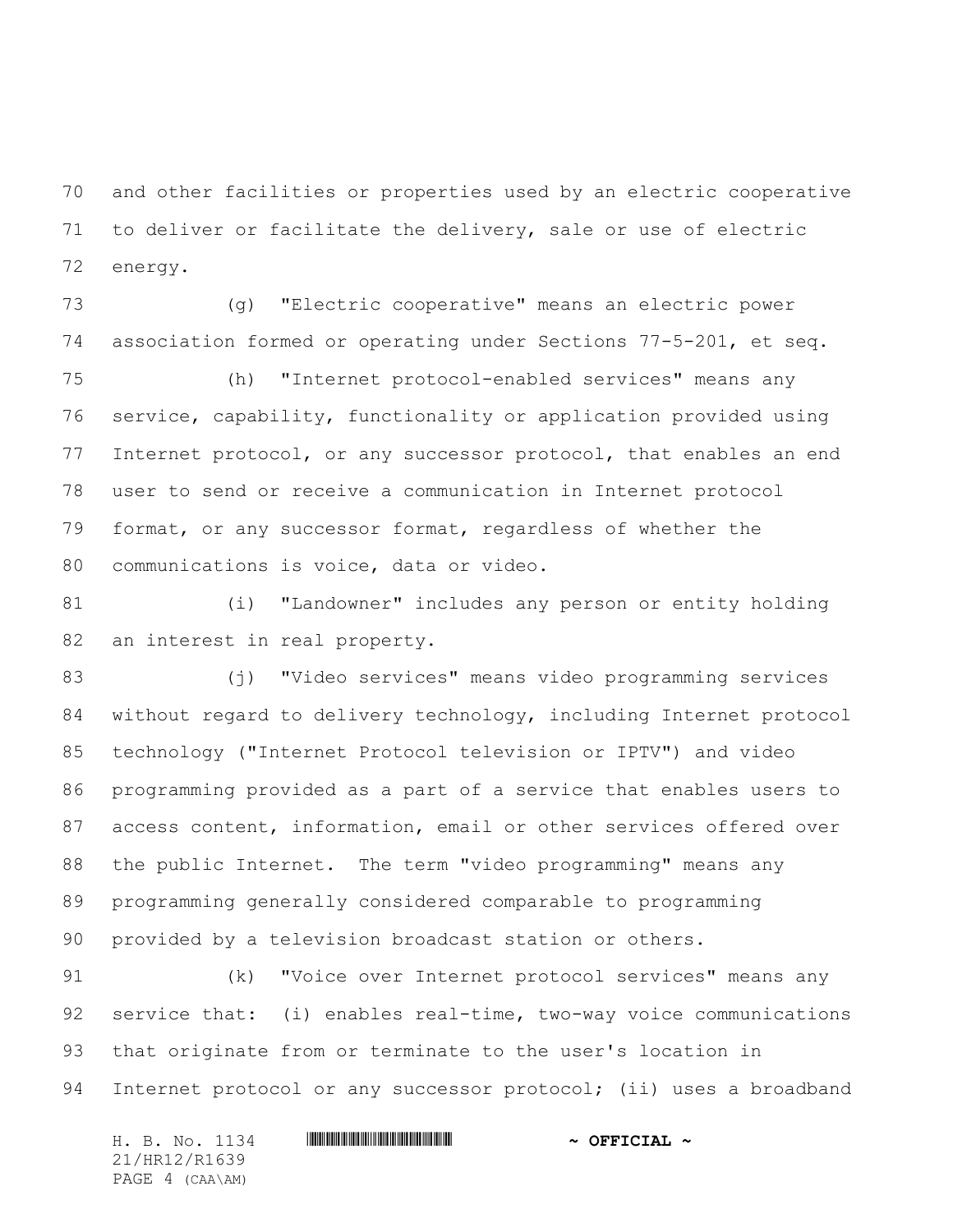connection from the user's location; and (iii) permits users generally to receive calls that originate on the public switched telephone network and to terminate calls to the public switched telephone network.

 **SECTION 3.** Section 77-17-5, Mississippi Code of 1972, is brought forward as follows:

 77-17-5. (1) Every electric cooperative is authorized to establish, acquire, and wholly or partially own one or more broadband affiliates.

 (2) An electric cooperative may allow its broadband affiliate(s) or an unaffiliated broadband operator to own, lease, construct, maintain and operate a broadband system on the electric cooperative's electric delivery system and to provide broadband services to the public utilizing the electric cooperative's broadband system or other parts of its electric delivery system.

 (3) An electric cooperative is not required to implement a broadband system or allow others to use broadband capacity on the electric cooperative's electric delivery system to provide broadband services.

 (4) An electric cooperative may determine, in its sole discretion, which broadband operators, if any, may have access to broadband capacity on the electric cooperative's broadband system; and it shall be lawful for an electric cooperative to provide an affiliate or other broadband operator exclusive access to broadband capacity on the electric cooperative's broadband system.

H. B. No. 1134 **HRING AND AND AND AND AND AND ADDRESS AND A OFFICIAL ~** 21/HR12/R1639 PAGE 5 (CAA\AM)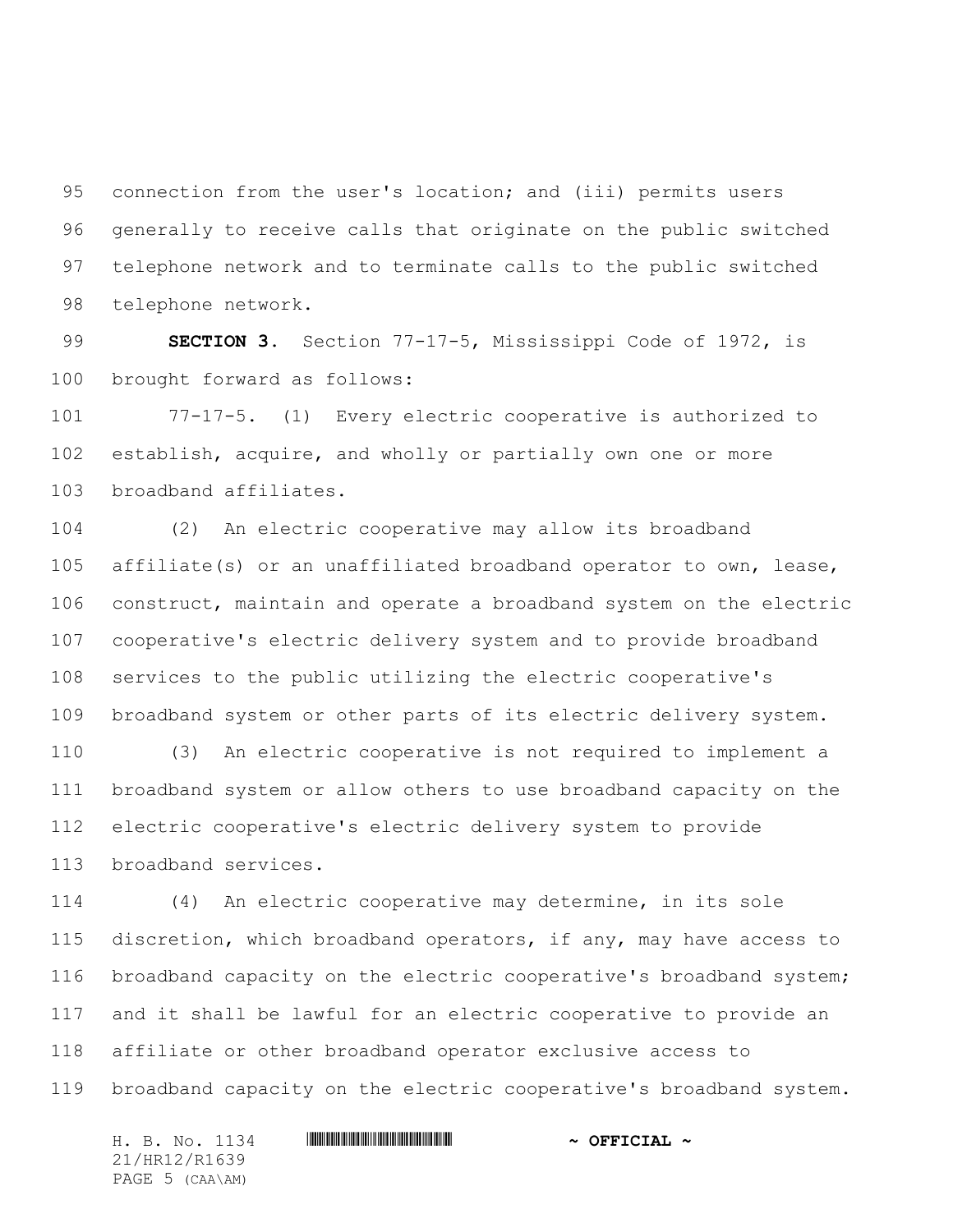(5) (a) An electric cooperative may charge an affiliate or an unaffiliated broadband operator for the construction, installation, operation, use, and maintenance of those parts of its electric delivery system that are used or may be reserved for use by the affiliate or unaffiliated broadband operator for the provision of broadband services. Any lease of facilities by an electric cooperative to a broadband affiliate that includes the use of the electric cooperative's poles shall specifically include pole attachment fees to be paid by the broadband affiliate to the electric cooperative equal to pole attachment fees charged by the electric cooperative to like unaffiliated, private entities.

 (i) Charge an affiliate under this chapter an amount less than the electric cooperative charges an unaffiliated 134 entity for the same item or class of items; or

(b) An electric cooperative shall not:

 (ii) Pay an affiliate under this chapter an amount more than the affiliate charges an unaffiliated entity for the same item or class of items.

 (6) An electric cooperative shall not use its electric energy sales revenues to subsidize the provision by an affiliate or unaffiliated broadband operator of broadband services to the public. An electric cooperative may, however, make capital investments in an affiliate, make loans to an affiliate at fair market rate, and enter loan guarantees for the benefit of an affiliate, all of which may be in such amounts and on such terms

H. B. No. 1134 **HRING AND ALL AND A SEPICIAL ~** 21/HR12/R1639 PAGE 6 (CAA\AM)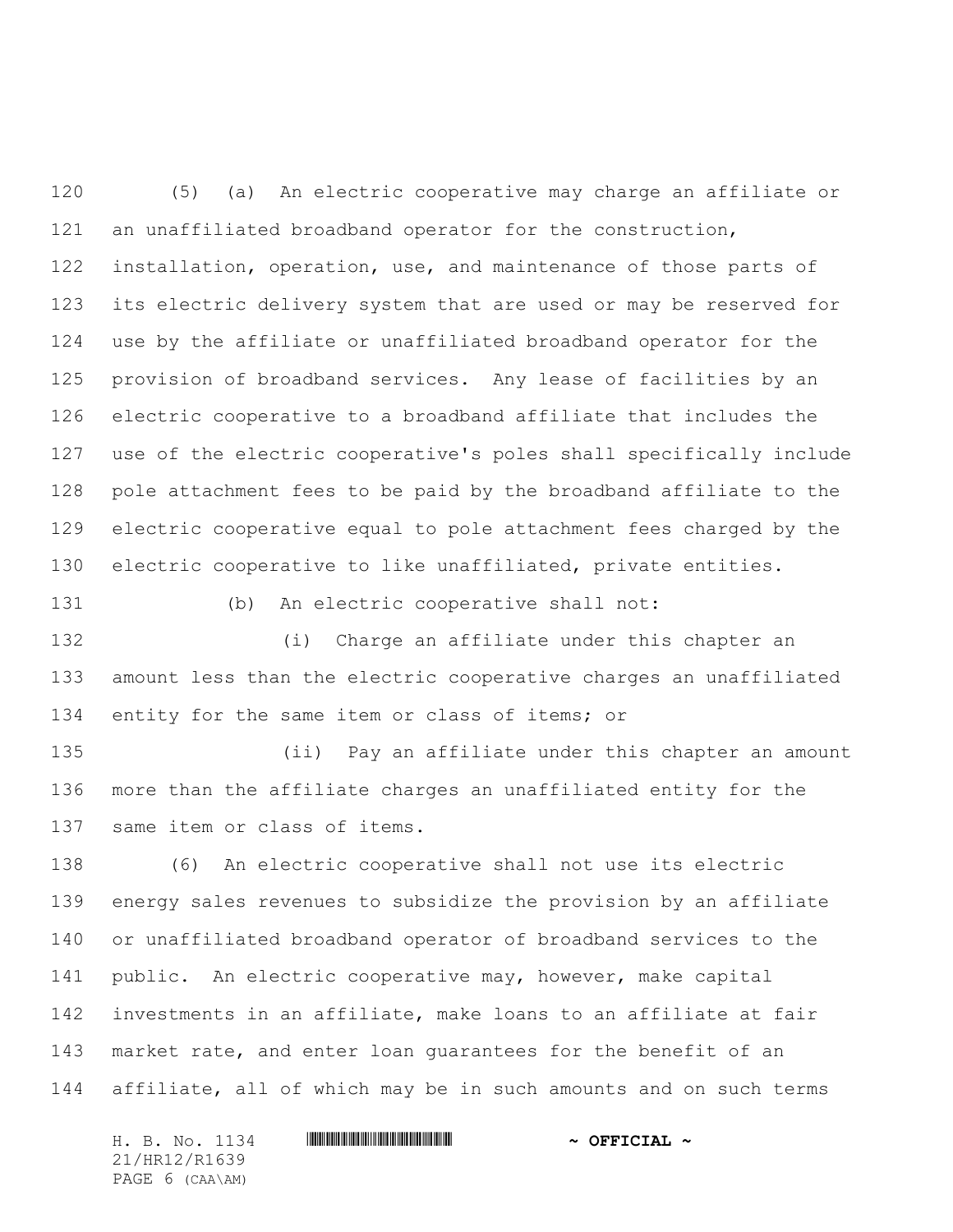as the electric cooperative's board of directors determines to be prudent and authorizes.

 (7) Electric cooperatives exercising their authority granted by this chapter shall comply with all financial performance and loan covenant obligations required by the United States Department of Agriculture/Rural Utilities Service and/or National Rural Utility Cooperative Finance Corporation or other like entities.

 (8) Before broadband services may be offered under this chapter, an electric cooperative must, by resolution of the board of directors and spread upon its minutes, have an economic feasibility study conducted and adopt a plan that will provide service to its entire certificated area. Such feasibility study shall be made available to electric cooperative members upon request.

 **SECTION 4.** Section 77-17-7, Mississippi Code of 1972, is brought forward as follows:

 77-17-7. The passage of Chapter 301, Laws of 2019, does not expand the regulatory authority of any state agency, instrumentality or political subdivision of the State of Mississippi beyond the existing state or federal law and regulations in place on January 30, 2019.

 **SECTION 5.** Section 77-17-9, Mississippi Code of 1972, is brought forward as follows:

 77-17-9. (1) An electric cooperative shall not allow the installation or operation of a broadband system on its electric

H. B. No. 1134 **HRING AND ALL AND A SEPICIAL ~** 21/HR12/R1639 PAGE 7 (CAA\AM)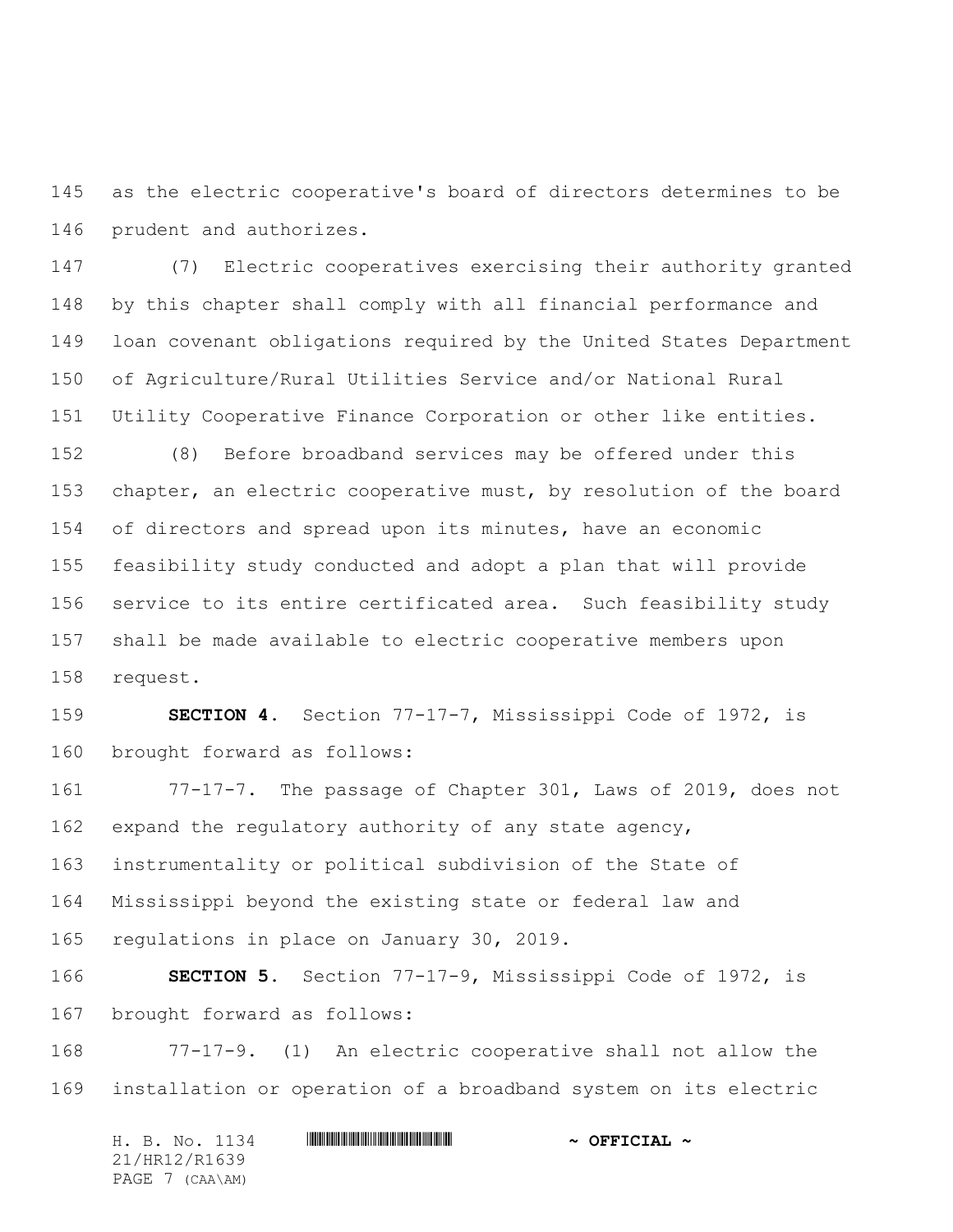delivery system by an affiliate or other broadband operator to diminish the reliability of the electric delivery system.

 (2) An electric cooperative shall not require any person to purchase broadband services from an affiliate or other broadband operator as a condition of receiving or continuing to receive 175 electric energy from the electric cooperative.

 (3) An electric cooperative shall not disconnect, nor 177 threaten to disconnect, its electric service to any customer due to the customer's failure to pay for broadband services provided to the customer by an affiliate or other broadband operator.

 **SECTION 6.** Section 77-17-11, Mississippi Code of 1972, is brought forward as follows:

 77-17-11. (1) An electric cooperative may grant permission to an affiliate or other broadband operator to use the electric delivery system of the electric cooperative to provide broadband services. The use of the electric cooperative's electric delivery system for the provision of broadband services by the affiliate or other broadband operator shall not be considered an additional burden on the real property upon which the electric cooperative's electric delivery system is located and shall not require the affiliate or other broadband operator to obtain the consent of anyone having an interest in the real property upon which the electric cooperative's electric delivery system is located.

 (2) If a portion of an electric cooperative's electric delivery system is used by an affiliate or other broadband

H. B. No. 1134 **HRING AND AND AND AND AND AND ADDRESS AND A OFFICIAL ~** 21/HR12/R1639 PAGE 8 (CAA\AM)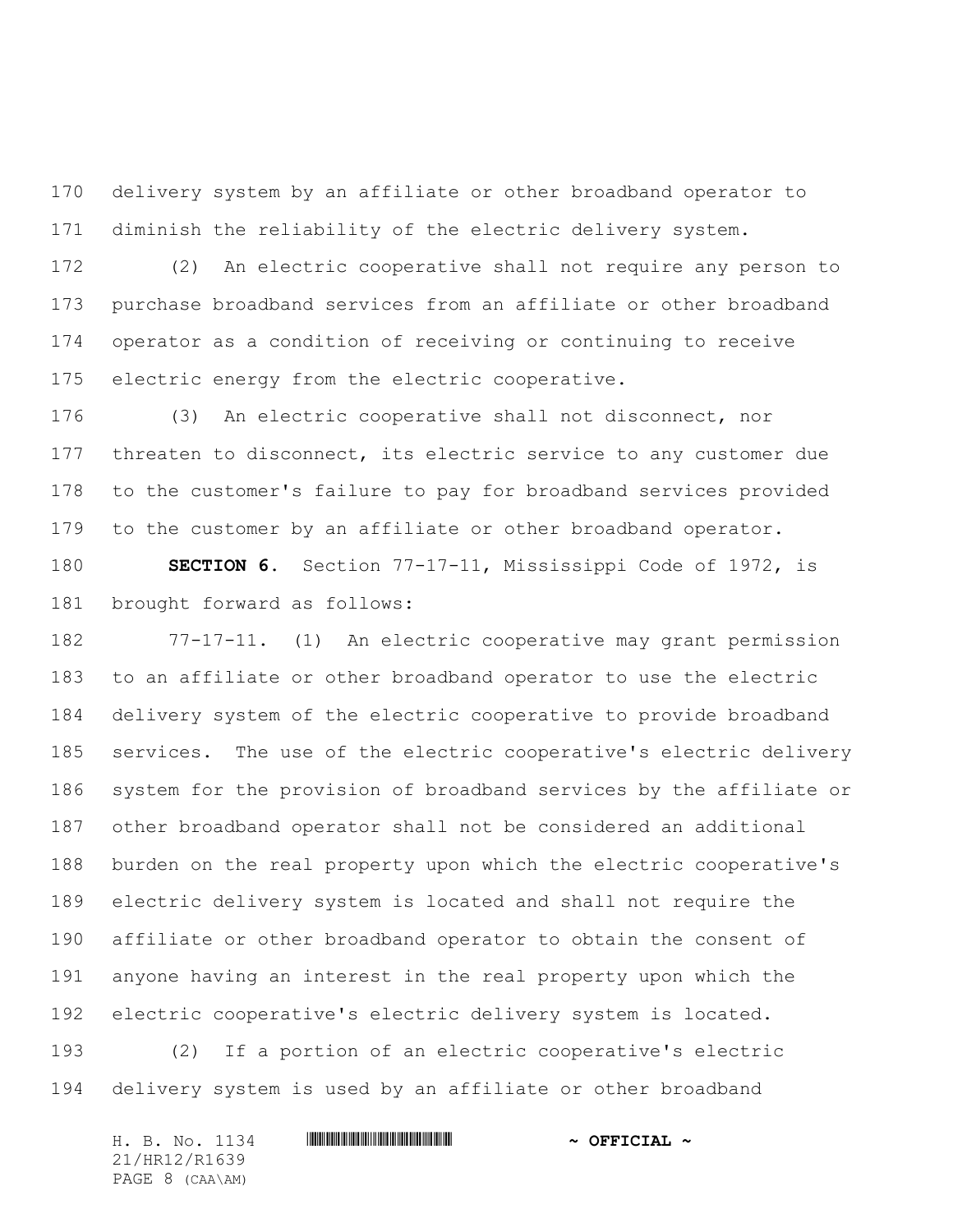operator for the provision of broadband services and the landowner of the real property on which such portion is located believes his property has been damaged by such use, the landowner may petition the circuit court of the county in which the property is situated for any damages to which the landowner may be entitled under this subsection.

 (a) The petition allowed and damages recoverable under this subsection (2) shall be the landowner's exclusive remedy, and the landowner shall not be entitled to assert any other theory, claims or causes of action nor recover any other damages, punitive damages, costs, attorneys' fees, or other relief.

 (b) The recoverable damages, if any, shall be recoverable only from the affiliate or other broadband operator and not from the electric cooperative.

 (c) The damages recoverable shall be an amount equal to the difference between (i) the fair market value of the landowner's interest in the real property immediately before the electric cooperative's electric delivery system on the owner's property was first used by an affiliate or other broadband operator for the provision of broadband services, and (ii) the fair market value of the landowner's interest in the real property immediately after the electric cooperative's electric delivery system on the landowner's property was first used by an affiliate or other broadband operator for the provision of broadband services. The before and after values must be established by the

21/HR12/R1639 PAGE 9 (CAA\AM)

H. B. No. 1134 **HRING AND AND AND AND AND AND ADDRESS AND A OFFICIAL ~**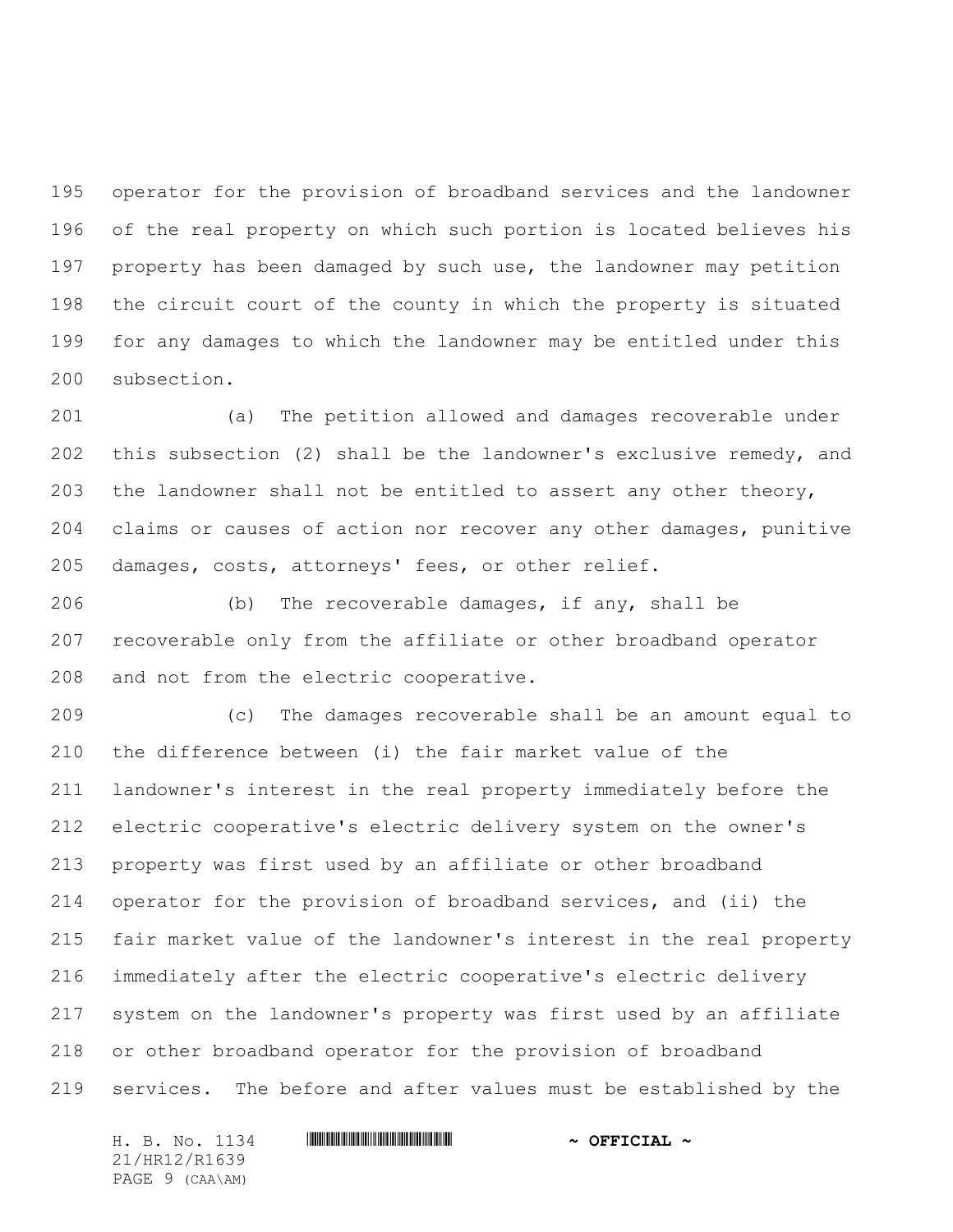testimony of a qualified real estate appraiser. The damages, if any, shall be fixed and shall not be deemed to continue, accumulate, or accrue. The court shall as part of its judgment vest a permanent easement in favor of the affiliate or other broadband operator and their respective successors and assigns for the placement or use of a broadband system on or as part of the electric delivery system. The judgment will have the same effect of a conveyance executed in due form of law and shall run with the land; and a certified copy of said judgment may be filed by the affiliate or other broadband operator in the land records of the county in which the subject property is located.

 (d) Evidence of past, current or future revenues or profits derived or to be derived by an affiliate or other broadband operator from providing broadband services is not admissible for any purpose in any such proceeding.

 (e) The landowner shall not be entitled to any damages or other relief relating to any broadband system or portion thereof that is located on the landowner's property and is used or could be used by the electric cooperative for its own operations.

 (f) The landowner shall not be entitled to any relief or damages if an easement has been granted to the affiliate or other broadband operator or if the landowner has, either directly 242 or through his membership in the electric cooperative, authorized the electric cooperative to use or allow others to use its electric delivery system for the provision of broadband services.

H. B. No. 1134 **HRING AND ALL AND A SEPICIAL ~** 21/HR12/R1639 PAGE 10 (CAA\AM)